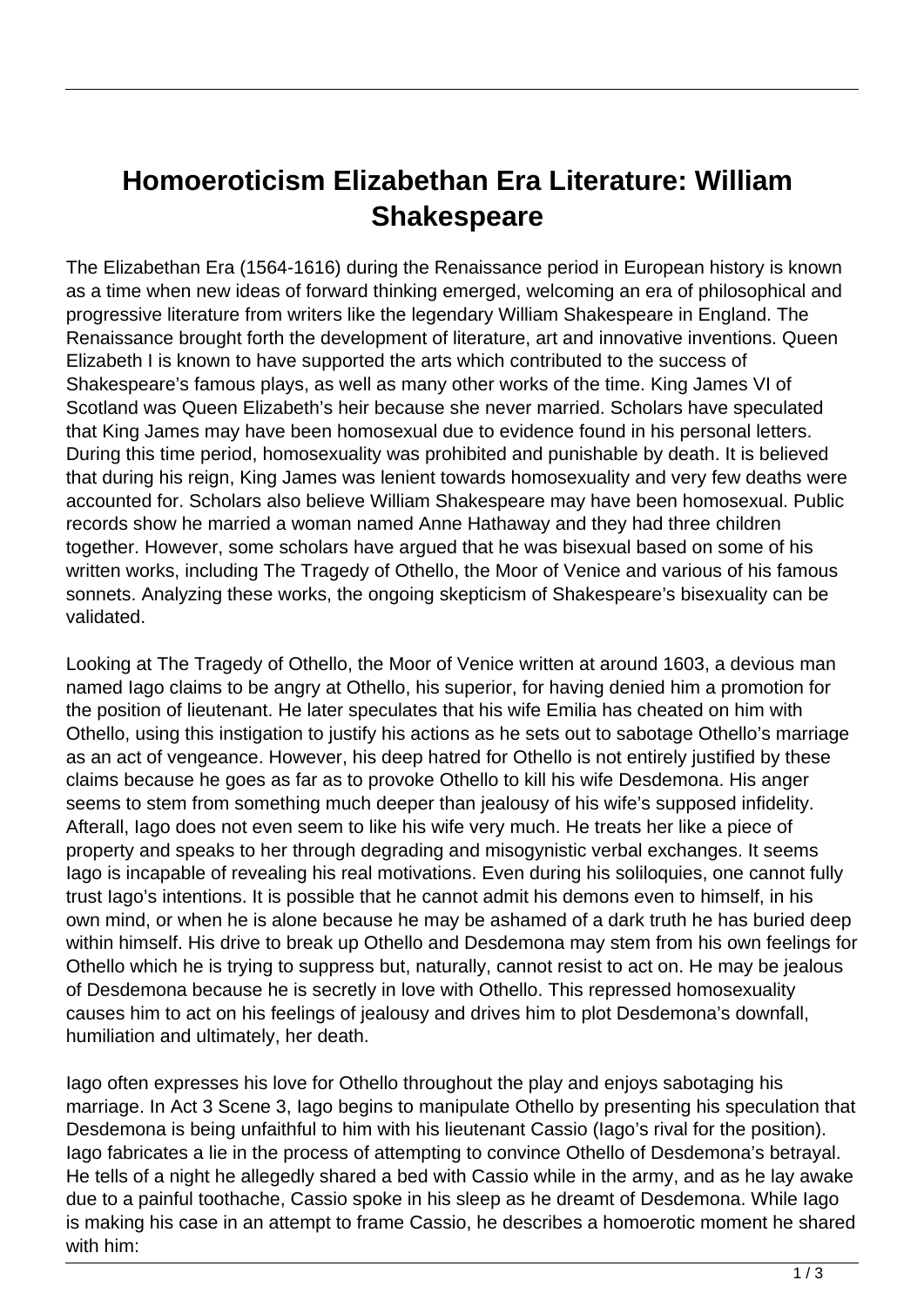IAGO. In sleep I heard him say "Sweet Desdemona,

Let us be wary, let us hide our loves!"

And then, sir, would he gripe and wring my hand,

Cry "O sweet creature!" and then kiss me hard,

As if he plucked up kisses by the roots

That grew upon my lips, lay his leg o'er my thigh… (Othello 3.3. 419-424)

It seems that Iago is presenting this exchange, masked by his intent to provide Othello with evidence, but ultimately seeking a reaction from Othello. Surprisingly, Othello is not shaken by the male to male contact. He is mainly focused on his wife's role in what he describes as a "monstrous" act. He proceeds to thank Iago for his loyalty and honesty. He says, "You're my lieutenant now" (Othello 3.3. 487), and in return Iago pledges his loyalty to him, "I am your own for ever" (Othello 3.3. 488). Iago's choice of words leads one to believe he is expressing more than a soldierly devotion, but rather, he is indirectly confessing his love for Othello. This is his last line in Scene 3, right before they exit. It almost seems as if he spit the words out impulsively. However, it cannot be ignored that his devotion bears a resemblance to somewhat of a marriage vow.

In the final scene of the play, when Emilia enters the room and sees Othello has killed Desdemona, she is hysterical and in shock. Prior to this scene, Emilia has been portrayed as submissive, sneaky and doesn't speak out of turn. Desdemona's death empowers her to speak her mind. She tells Othello what her husband Iago has done and he walks in on their conversation. All truth has come out, but it seems Emilia will no longer keep her mouth shut. Iago demands her to go home and draws his sword on her. Emilia responds courageously:

EMILIA. 'Twill out, 'twill out.—I peace?

No, I will speak as liberal as the north.

Let heaven and men and devils, let them all,

All, all cry shame against me, yet I'll speak. (Othello 5.2. 231-234)

Iago ends up stabbing and killing Emilia as he cannot get her to shut up. However, she has already ratted him out and killing her would make no difference. It could be he killed her out of anger, or it could be she still carried more of his secrets, perhaps of his sexual preferences. Furthermore, the real question is why did Shakespeare throw in these subtle hints that could lead the audience to assume there was an underlying theme of homosexuality? Perhaps, Shakespeare himself was revealing a personal interest in men romantically through the portrayal of homoerotism in Othello.

If one looks further through Shakespeare's works, more evidence can be found that may lead readers and fans of his work to question his sexuality. In Sonnet 144, Shakespeare makes it clear whether he prefers women or men: